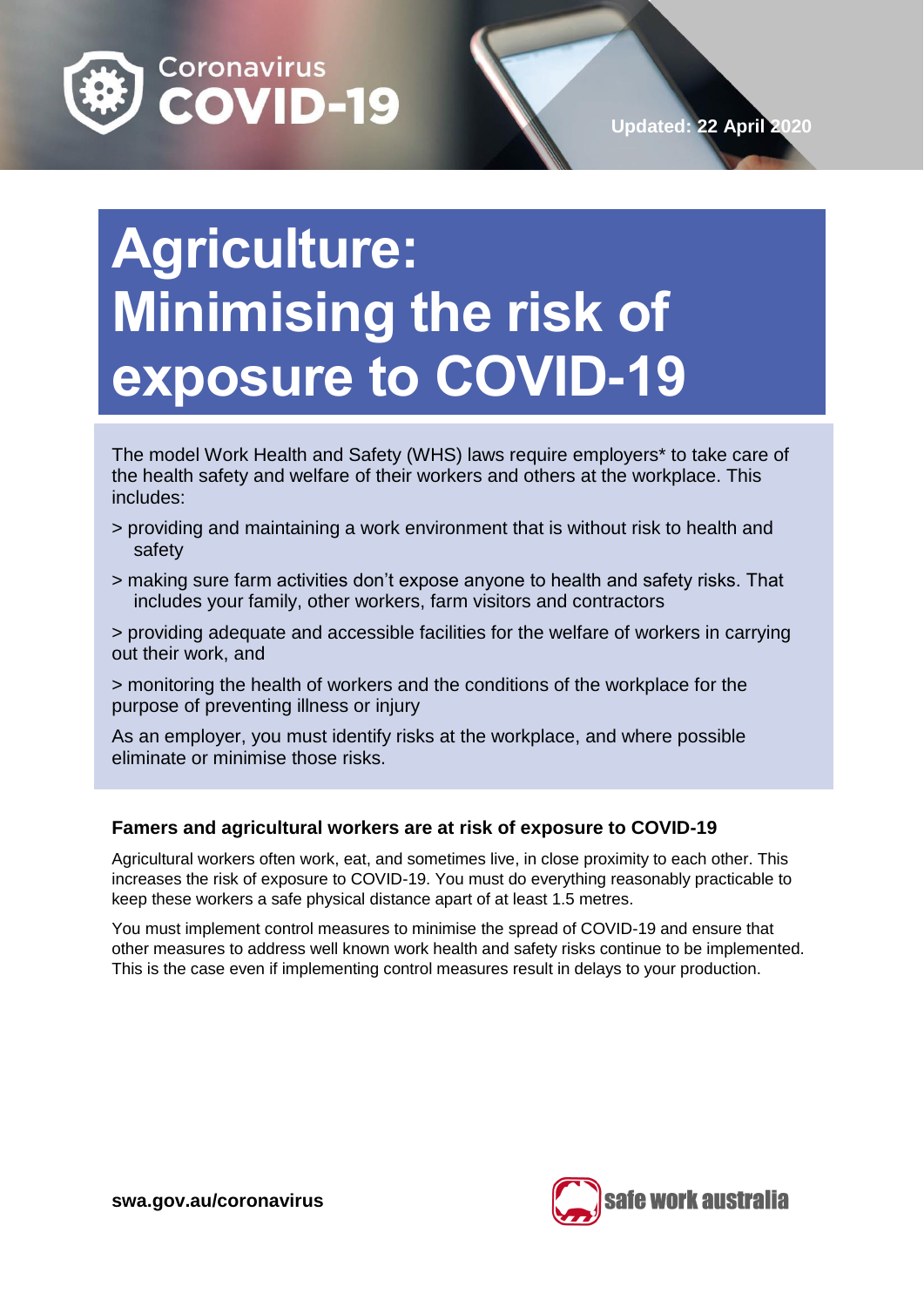

# **Managing the risks of exposure to COVID-19**

# **Physical distancing**

[Physical distancing](https://www.health.gov.au/news/health-alerts/novel-coronavirus-2019-ncov-health-alert/how-to-protect-yourself-and-others-from-coronavirus-covid-19/social-distancing-for-coronavirus-covid-19) – keeping everyone at the workplace at least 1.5 metres physically apart – will be challenging in some agricultural workplaces and for some agricultural activities, but it is a key measure to minimise the spread of COVID-19.

- > Limit physical interactions between workers.
	- > Postpone non-essential gatherings or training.
	- > Review tasks and processes that usually require close interaction and identify ways to modify these to increase physical distancing between workers where practical and safe to do so.
	- > For essential gatherings, conduct in spaces that enable workers to keep the required physical distance of at least 1.5 metres, ideally outdoor spaces.
	- > Split workers' shifts.
	- > Use methods such as mobile phone or radio to communicate.
	- > Reducing the number of workers utilising common areas at a given time (e.g. by staggering meal breaks and start times).
	- > Spread out furniture in common areas.
- > Limit worker numbers.
	- > Reduce the number of tasks to be completed each day.
	- > Postpone non-essential work.
- > Place [signage](https://www.health.gov.au/resources/collections/coronavirus-covid-19-campaign-resources) about physical distancing around the workplace.
- > Consider if livestock sale yards and wool auctions can be held online or remotely.

Put processes in place to regularly monitor and review the implementation of physical [distancing](https://www.health.gov.au/news/health-alerts/novel-coronavirus-2019-ncov-health-alert/how-to-protect-yourself-and-others-from-coronavirus-covid-19/social-distancing-for-coronavirus-covid-19) measures to ensure they remain effective.

If [physical distancing](https://www.health.gov.au/news/health-alerts/novel-coronavirus-2019-ncov-health-alert/how-to-protect-yourself-and-others-from-coronavirus-covid-19/social-distancing-for-coronavirus-covid-19) measures introduce new health and safety risks (e.g. because they impact communication), you need to manage those risks too.

The Safe Work Australia website has links to a range of [posters and resources](https://www.safeworkaustralia.gov.au/doc/signage-and-posters-covid-19) to help remind workers and others of the risks of COVID-19 and the measures that are necessary to stop its spread.. These posters can be placed in client-facing work environments (e.g. workplace entrances, including farm gates).

# **Health checks and quarantine**

You must monitor the health of your workers for key symptoms of COVID-19, such as fever.

- > Direct all workers (whether they are at the workplace or not) to report to you if:
	- > they are experiencing any symptoms
	- > they have been, or have potentially been, exposed to a person who has been diagnosed with COVID-19 or is suspected to have COVID-19 (even if the person who is suspected to have COVID-19 has not yet been tested), or
	- > they have undertaken, or are planning to undertake, any travel.

**swa.gov.au/coronavirus**



**Updated: 22 April 2020**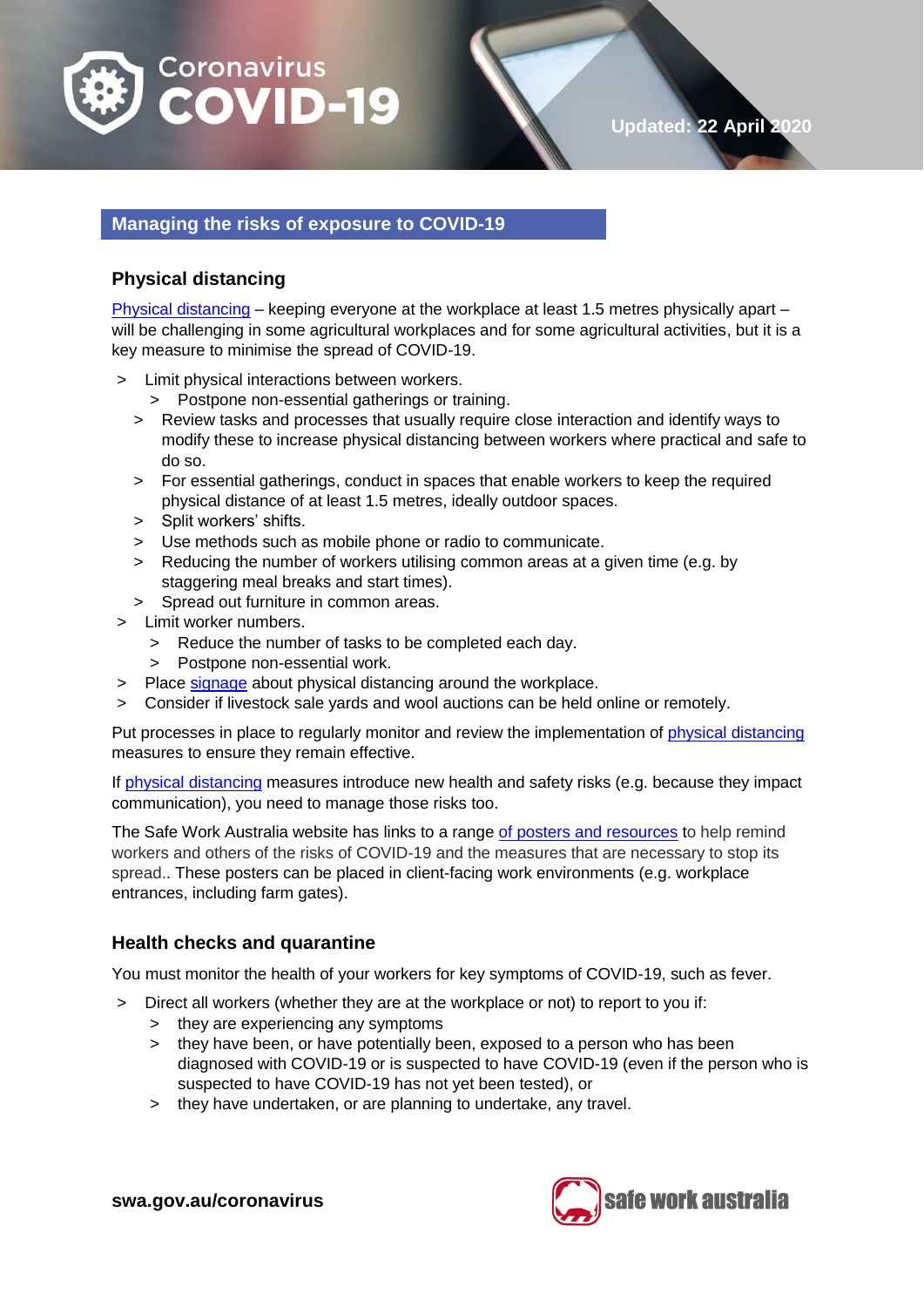

- > Stop workers working if they are displaying symptoms.
- > Stop workers who have contracted COVID-19 from returning to the workplace until they provide evidence they are clear of the virus.
- > For those who provide accommodation for workers:
	- > Check the temperature of your workers regularly.
	- > Designate areas for quarantine and medical treatment of workers displaying symptoms. Consider evacuating such workers from the site altogether.
	- > Designate areas for quarantine of workers who report being a close contact of a diagnosed case of COVID-19.
	- > Stop workers travelling to local communities during their time off.

# **Hygiene**

#### *Environmental cleaning*

The amount of time COVID-19 survives on objects and surfaces will vary. Environmental cleaning is one way to remove COVID-19 particles.

Usual cleaning schedules will need to be increased.

- > Frequently touched surfaces, including handrails and doors, should be cleaned regularly using appropriate detergent solutions. Once cleaned, they should ideally be disinfected regularly using appropriate disinfectant solutions.
- > Personal items used in the workplace such as glasses and phones should be cleansed and ideally disinfected frequently (e.g. by using isopropyl alcohol wipes).
- > Workplace amenities including kitchens, lunch rooms, communal areas, change rooms, toilets, showers, drink fountains and vending machines, should be cleaned industrially and the frequency of this cleaning should increase.

Also consider reducing the number of touch points for workers. For example, leaving access doors open, where appropriate.

Workers should be provided with cleaning agents and trained to clean down and disinfect plant or equipment (e.g. farm machinery or tools) immediately after use. Workers should each be provided with their own equipment if possible.

To minimise the risk of exposure to the COVID-19 virus the person cleaning should wear gloves and wash their hands or use alcohol-based hand sanitiser before and after wearing gloves. Gloves and alcohol-based hand sanitiser should be made available..

The workplace should provide closed bins for workers to hygienically dispose of waste and rubbish such as used tissues, immediately (or if away from amenities, as soon as possible) after use. Hand washing facilities or alcohol-based hand sanitiser should be available for workers to use after they dispose of their waste.

If the increased availability of hand sanitiser introduces new health and safety risks (e.g. accidental ingestion by children), you need to manage those risks too.

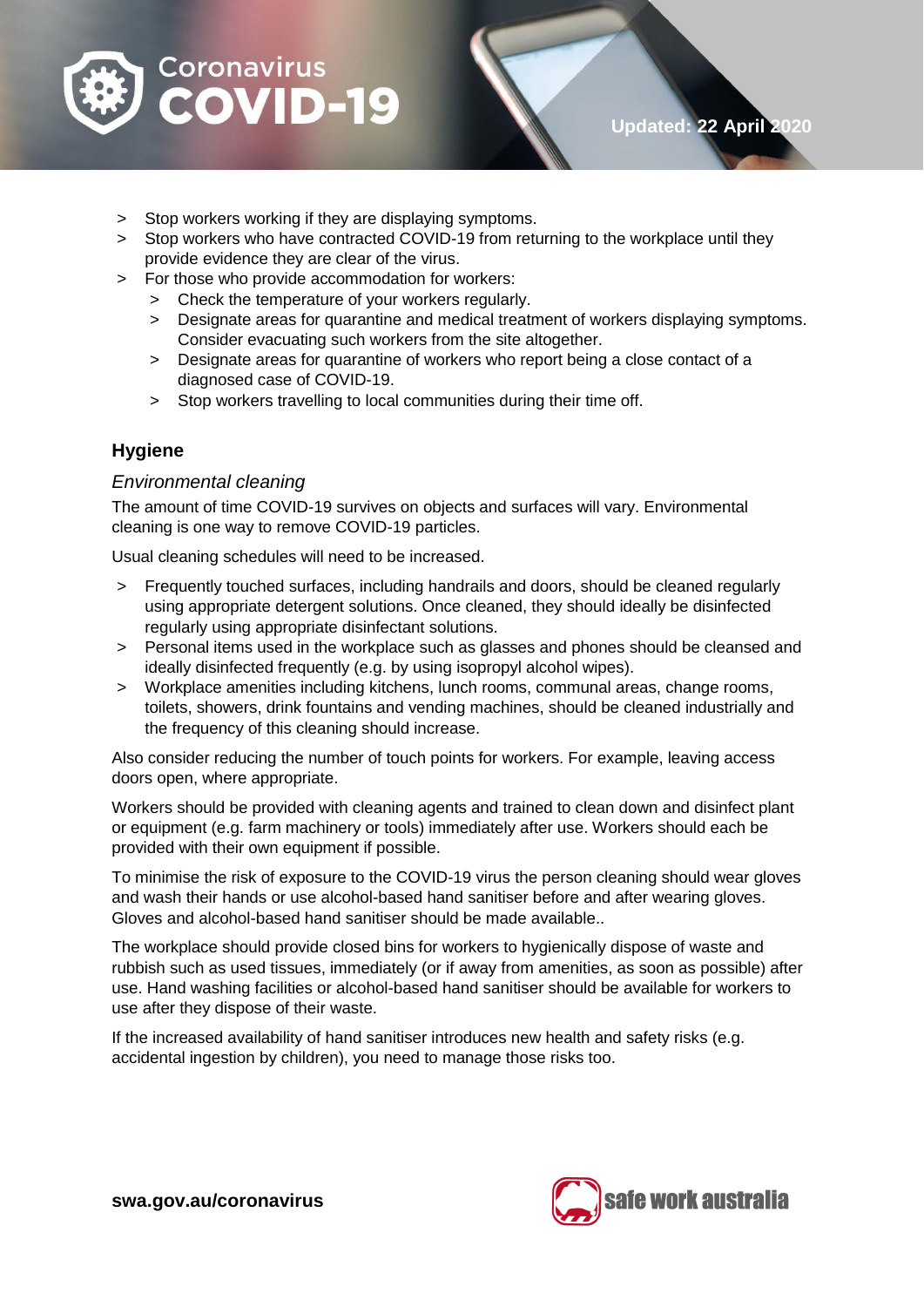

**Updated: 22 April 2020**

You must monitor workplace conditions, including facilities, to ensure the measures in place to eliminate or manage the risks arising from COVID-19 are efficient and effective.

See Safe Work Australia's [Cleaning to prevent the spread of COVID-19 fact sheet](https://www.safeworkaustralia.gov.au/doc/cleaning-prevent-spread-covid-19-fact-sheet) or the Department of Health information sheet on [Environmental cleaning and disinfection-principles for](https://www.health.gov.au/sites/default/files/documents/2020/03/environmental-cleaning-and-disinfection-principles-for-covid-19.pdf)  [COVID-19](https://www.health.gov.au/sites/default/files/documents/2020/03/environmental-cleaning-and-disinfection-principles-for-covid-19.pdf) for further information.

#### *Worker hygiene*

Workers must practice [good hygiene.](https://www.health.gov.au/news/health-alerts/novel-coronavirus-2019-ncov-health-alert/how-to-protect-yourself-and-others-from-coronavirus-covid-19/good-hygiene-for-coronavirus-covid-19) Workers must wash their hands with soap and water for at least 20 seconds. Hand washing should be done before and after eating and after going to the toilet. Other hygiene measures should include:

- > covering coughs and sneezes with an elbow or a tissue
- > disposing of tissues properly
- > using alcohol-based hand sanitisers with at least 60% ethanol or 70% isopropanol as the active ingredient
- > cleaning and disinfecting surfaces
- > washing body, hair (including facial hair) and clothes thoroughly every day
- > staying more than 1.5 metres away from others, and
- > reporting and staying home if experiencing any symptoms.

In addition, to prevent the spread of COVID-19, workers should also:

- > avoid touching their face
- > avoid handshakes or any other close physical contact
- > refrain from spitting at all times, and
- > put cigarette butts in the bin.

To enhance worker hygiene standards, you should also:

- > adequately delineate between work and common areas. This could include reminding workers (with [posters](https://www.safeworkaustralia.gov.au/doc/signage-and-posters-covid-19) or through training) to wash their hands with soap and water for at least 20 seconds, or sanitise their hands with alcohol-based hand sanitiser, before entering and exiting a common area.
- > inform workers of workplace etiquette and standards that are expected when utilising these common areas (cleaning up after yourself, placing rubbish in bins provided, avoiding putting items such as phones on meal surfaces etc).

#### **Adequate and accessible facilities**

You must ensure there are adequate and accessible facilities to support the implementation of measures to achieve physical distancing and [good hygiene.](https://www.health.gov.au/news/health-alerts/novel-coronavirus-2019-ncov-health-alert/how-to-protect-yourself-and-others-from-coronavirus-covid-19/good-hygiene-for-coronavirus-covid-19)

Washroom facilities must be properly stocked and have adequate supplies of soap, water and toilet paper. Washroom facilities must be kept clean and in good working order. Workplaces should also be well stocked with alcohol-based hand sanitiser, where available.

Consider whether there are an adequate number of hand washing stations to sustain the increase in workers practicing good hygiene.

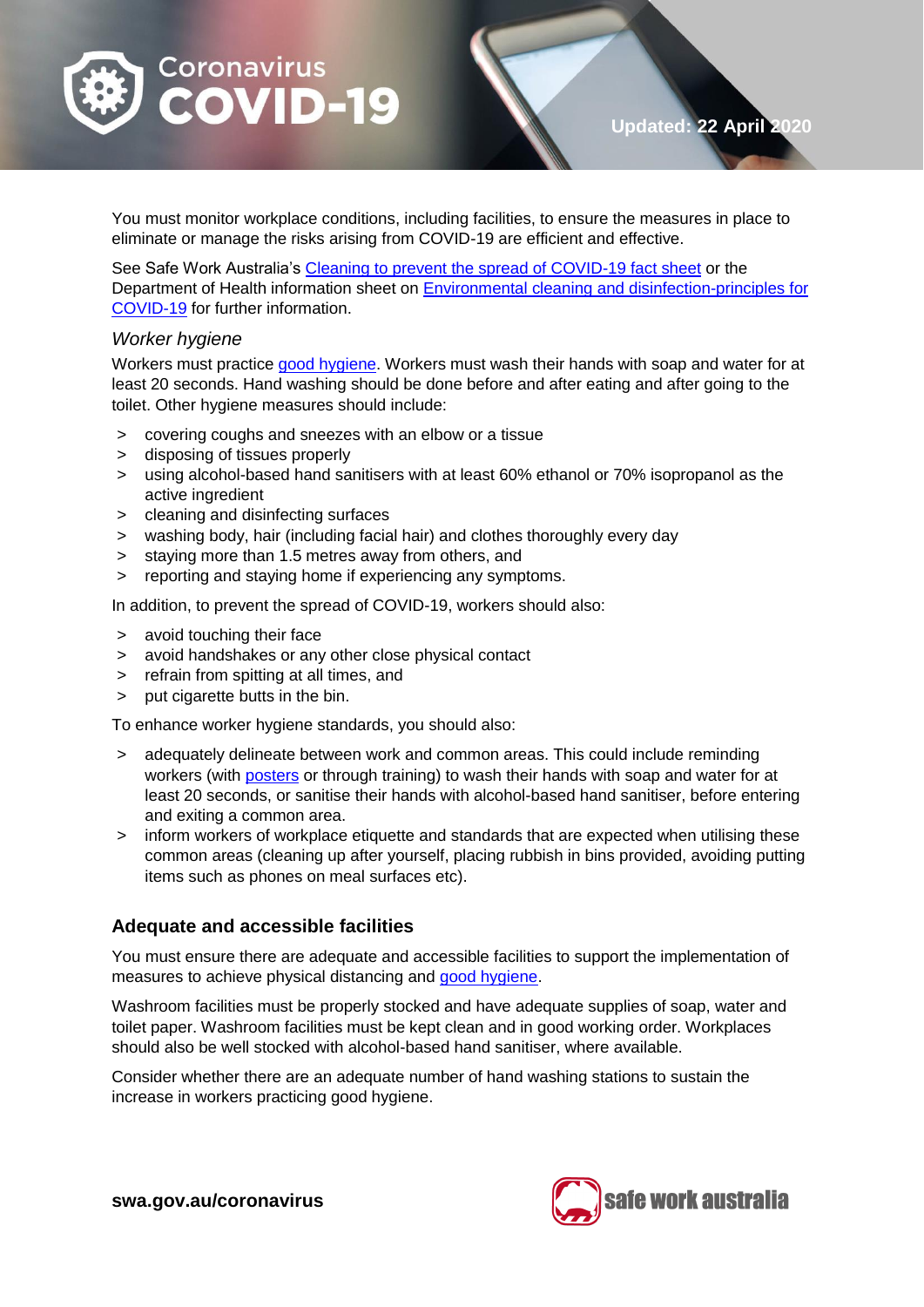

If creating a new eating or common area to enable physically distancing, you must ensure these areas are adequately equipped (e.g drinking water, rubbish bins), and protected from the elements, contaminants and hazards.

You must ensure all facilities are in good working order and are clean and safe.

For further information on providing adequate and accessible facilities, including providing facilities for a temporary, mobile or remote workplace see the [Model Code of Practice: Managing](https://www.safeworkaustralia.gov.au/system/files/documents/1901/code_of_practice_-_managing_the_work_environment_and_facilities.pdf)  [the work environment and facilities.](https://www.safeworkaustralia.gov.au/system/files/documents/1901/code_of_practice_-_managing_the_work_environment_and_facilities.pdf)

#### **Deliveries and other contractors attending the workplace**

Non-essential visits to the workplace should be cancelled or postponed.

Deliveries and other contractors who need to attend the workplace should be given clear instructions of your requirements while they are on site.

Minimise the number of workers attending to deliveries and contractors as much as possible. Make alcohol-based hand sanitiser available for workers after physically handling deliveries.

Direct visiting truck drivers to remain in vehicles and use contactless methods such as mobile phones to communicate with your workers wherever possible.

Use, and ask deliveries and contractors to use, electronic paper work where possible, to minimise physical interaction. Where possible, set up alternatives to requiring signatures. For instance, see whether a confirmation email or a photo of the loaded or unloaded goods can be accepted as proof of delivery or collection (as applicable).

#### **Keep workers informed**

You must provide all workers information about the risks of exposure to the COVID-19 virus. Where required, workers should be trained in infection control.

The Australian Government Department of Health has a range [of posters and other resources](https://www.health.gov.au/resources/publications?f%5B0%5D=field_publication_type%3A2181) aimed at educating the public about COVID-19.

#### **Consultation and communicating with workers**

You must consult with your workers on health and safety matters relating to COVID-19. This means you must consult when:

- assessing the risk COVID-19 presents to the health and safety of workers
- deciding on the control measures to put in place to eliminate or minimise the risk of exposure to COVID-19

**swa.gov.au/coronavirus**



**Updated: 22 April 2020**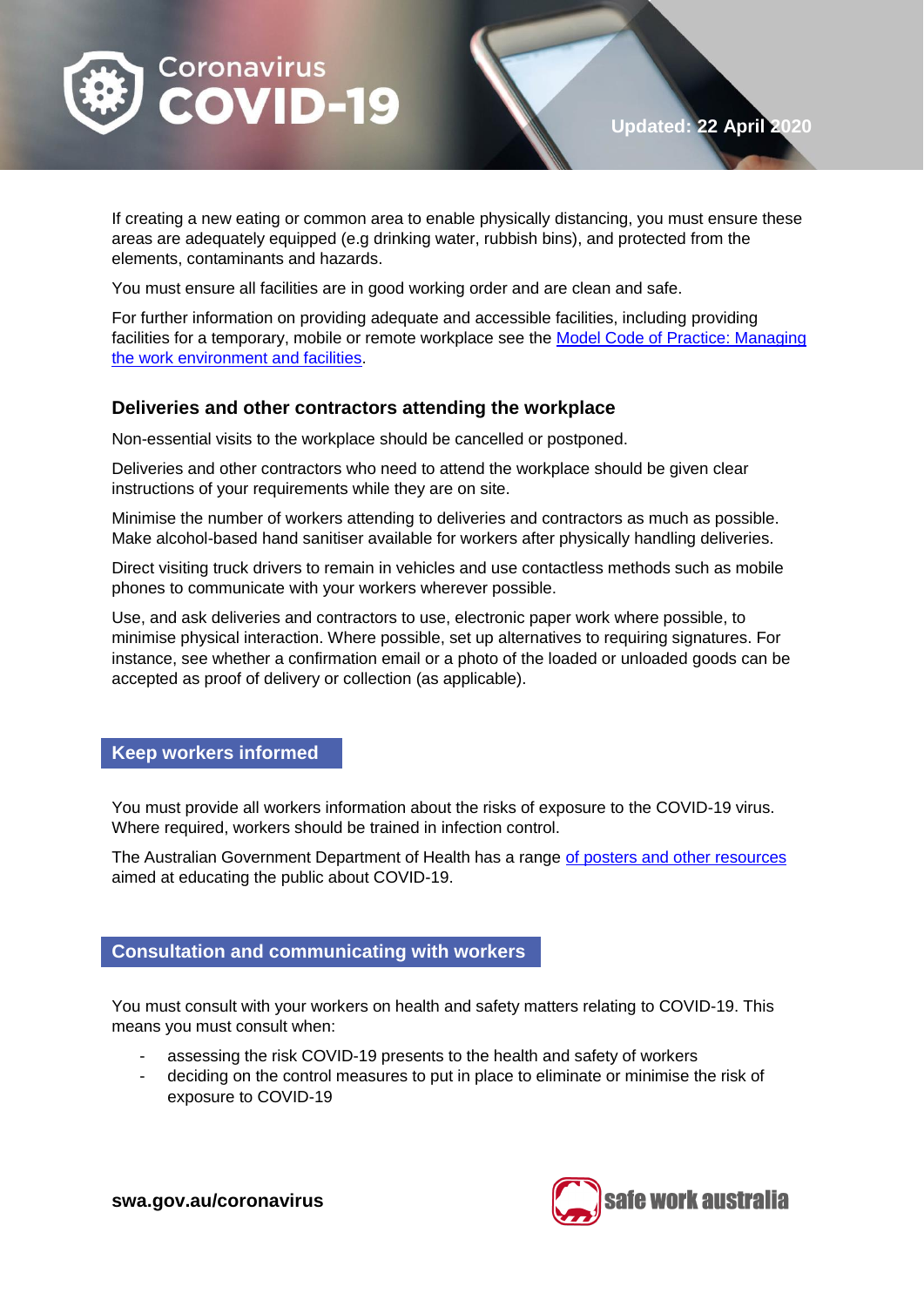

- deciding on the adequacy of facilities for the welfare of workers (e.g. hand washing facilities), and
- proposing other changes to the workplace as a result of COVID-19 which may affect health and safety.

If you and the workers have agreed to procedures for consultation, the consultation must be in accordance with those procedures.

You must allow workers to express their views and raise work health and safety issues that may arise directly or indirectly because of COVID-19. You must take the views of workers into account when making decisions and advise workers of your decision. Workers are most likely to know about the risks of their work. Involving them will help build commitment to this process and any changes.

Consultation does not require consensus or agreement but you must allow your workers to be part of the decision making process for COVID-19 related matters.

If workers are represented by Health and Safety Representatives (HSRs) you must include them in the consultation process.

The model Code of Practice: *[Work health and safety consultation, cooperation and coordinatio](https://www.safeworkaustralia.gov.au/doc/model-code-practice-work-health-and-safety-consultation-cooperation-and-coordination)*n can provide more information about your duties to consult.

You need to communicate clearly with workers about control measures. Provide clear direction and guidance about what is expected of workers.

Workers must know:

- > when to stay away from the workplace
- > what action to take if they become unwell
- > what symptoms to be concerned about.

Remind workers they have a duty to take reasonable care for their own health and safety and to not adversely affect the health and safety of others.

Provide workers with a point of contact to discuss their concerns, and access to support services, including employee assistance programs. A list of support services to help workers is provided below.

#### **Interstate workers**

Some states and territories have largely closed their borders, requiring people arriving from interstate to self-quarantine for at least 14 days. However, there are some exemptions, including services that support agriculture.

You should stay up to date on the latest travel restrictions and requirements from the Commonwealth, state and territory governments and provide that information to your workers.



**Updated: 22 April 2020**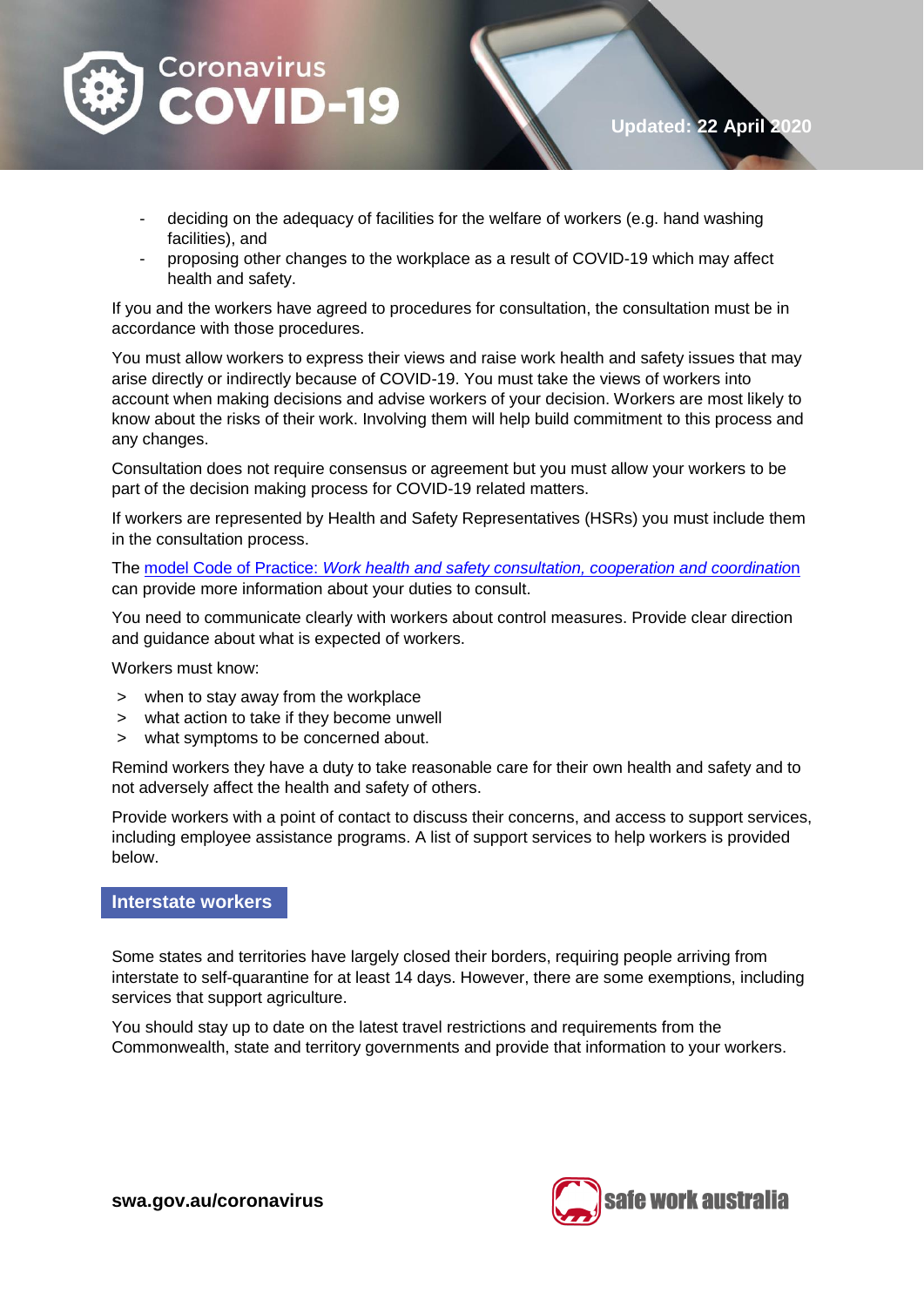

# **Updated: 22 April 2020**

### **How can I meet my officer duty during the COVID-19 outbreak?**

- > Keep your knowledge of the COVID-19 situation up-to-date. Follow advice from authoritative sources such as the Australian Government Department of Health and check daily for any updates to safety advice.
- > Ensure you understand your business and its WHS hazards and risks. Risk assessments are a useful tool to help identify WHS hazards and risks, as well as strategies to help manage them. Where you have risk assessments in place, they may need to be reviewed to ensure they are up to date. It may not be possible because of the work you do to facilitate all workers to work from home, but there are many steps you can take to minimise the risks in an office environment.
- > Make sure your premises are properly resourced to manage [WHS](https://www.safeworkaustralia.gov.au/glossary#WHS) [risks](https://www.safeworkaustralia.gov.au/glossary#risks) during the COVID-19 outbreak, and check that the resources are being used.
- > Review your policies, procedures and reporting process to ensure they remain current for any incidents, [hazards](https://www.safeworkaustralia.gov.au/glossary#hazards) and other [WHS](https://www.safeworkaustralia.gov.au/glossary#WHS) issues that arise during this time. Update these materials if necessary.
- > Ensure all that these are communicated clearly and processes are being followed.
- > Consult with workers and ensure there is a means for them to raise any concerns about the steps you are taking to manage the risks.

Further information is available on [who is an officer](https://www.safeworkaustralia.gov.au/doc/who-is-an-officer) in the workplace and their [health and safety](https://www.safeworkaustralia.gov.au/doc/health-and-safety-duty-officer)  [duty.](https://www.safeworkaustralia.gov.au/doc/health-and-safety-duty-officer)